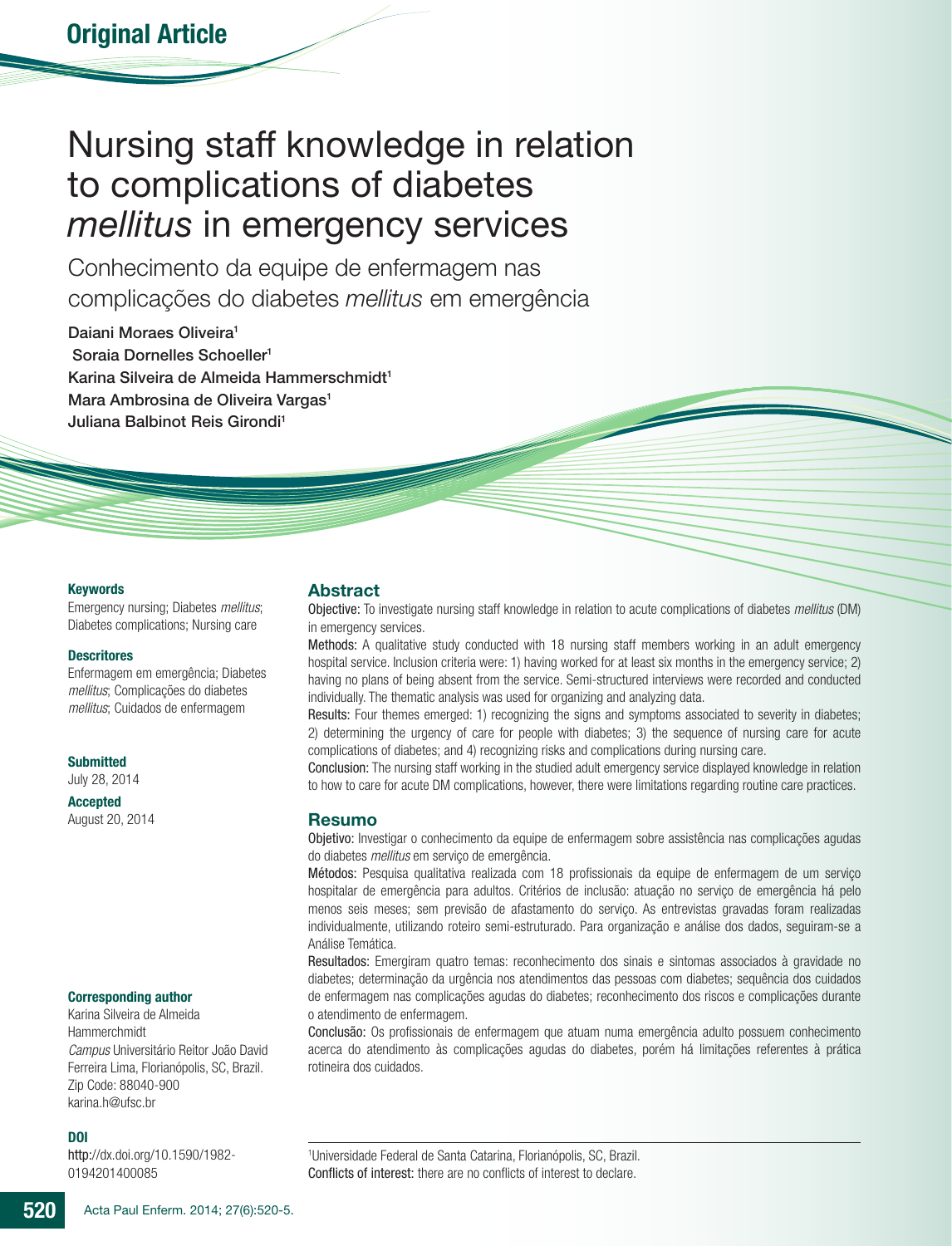## Introduction

Diabetes *mellitus* (DM) refers to a group of metabolic diseases characterized by high levels of blood glucose (hyperglycemia) due to defects in insulin secretion and/or action. In 2002, there were 173 million people diagnosed with diabetes throughout the world, and this number is estimated to reach 300 million by 2030.<sup>(1)</sup> This disease ranks among the most serious health problems due to its high rates of morbidity, disabilities, and premature death, as well as the public cost involved with its treatment and related complications.<sup>(2)</sup>

There are two main acute situations related to diabetes in the professional practice of adult emergency nursing: severe hypoglycemia and diabetic ketoacidosis. Professionals must immediately identify both conditions, as they can provoke altered level of consciousness leading to airway impairment, coma and even death. $(1)$ 

Considering the Brazilian context, in which hospital emergency services can be the entryway into the Brazilian Unified Health System (SUS, as per its acronym in Portuguese), it is essential that nursing staff master the management of such emergency situations. Diabetes-related emergency care must be organized in order to ensure patient embracement, and quality and decisive care, thus reducing acute DM morbimortality rates.<sup>(3,4)</sup>

Thus, the objective of this study was to investigate the nursing staff knowledge of care for acute DM complications in emergency services.

## Methods

This was a qualitative study conducted with nursing professionals working in an adult emergency service in a teaching hospital in Santa Catarina, southern Brazil. The risk classification system adopted by the SUS was used to define the priority of patients' treatment: red (emergency), orange (very urgent), yellow (urgent), green (not very urgent), blue (not urgent) and white (procedures).

Eighteen professionals participated in the study, five of which were nurses and 13, nursing technicians. Sample size was guided by the principle of data saturation and staff members from all work shifts were included: morning, afternoon and night. Inclusion criteria were: 1) having worked for at least six months in the hospital's emergency service; 2) having no plans of being absent from the service for more than a month during data collection.

Semi-structured interviews were recorded and conducted individually between May and July 2013. In order to ensure participants' anonymity, nurses were identified with a capital "N" and nursing technicians with "NT", and they were assigned a number according to the order in which they were interviewed.

The assumptions of the thematic analysis were observed for data organization and analysis: First, the speeches were organized, once the interviews had been fully transcribed and an exhaustive reading of the empirical material was conducted. Afterwards, speech excerpts were organized by selecting relevant ideas that formed units of meaning, which were then coded and organized into sub-themes related to the broader themes.

The development of this study complied with ethical guidelines for research involving human subjects.

### **Results**

As characteristic signs of diabetes-related alterations, nurses and nursing technicians mentioned sweating, altered levels of consciousness, pallor, ketotic breath, thirst, labored breathing, tachypnea, general discomfort, nausea, apathy, polyuria, weakness, faintness, dizziness, abdominal pain, deterioration of general condition, altered visual perception and edemas.

Some nurses reported how the risk classification applied to patients in emergency care: *"[...] if there is hyperglycemia, the patient is classified as yellow*"; " [...] *if the patient condition is more severe, helshe is classified as orange"*; "*If the blood glucose test is altered, patients are classified with a higher color, or if there other alterations, they are orange or red, depending on*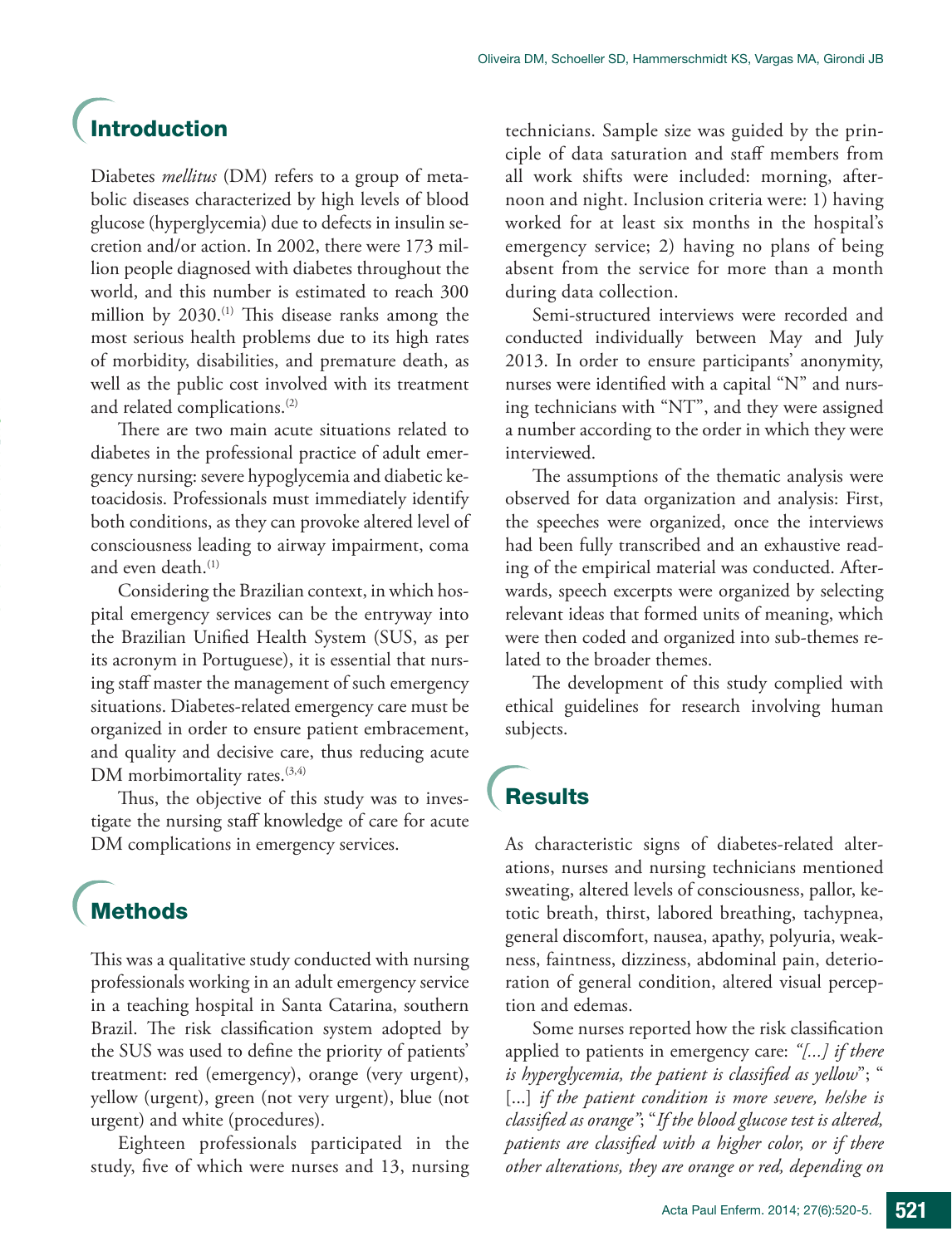*the severity"; "If blood glucose is above 300mg/dl, I immediately classify patients as orange and pass them on to the doctor*".

All nurses emphasized the importance of referring emergency patients directly to medical care: "[...] *if they wait outside the emergency room, their condition may worsen, so it's best to take them directly to a resuscitation or medication room* [...]," "[...] *if blood glucose is below 60mg/dl, I place them straight inside* [...]," "[...] *hypoglycemia or ketoacidosis characterizes priority patients and I generally accompany them all the way inside, I call the doctor and request immediate care. I place the patient inside the emergency service, inside the examining room or in the resuscitation room. But I don't leave them waiting outside the emergency service, they stay inside, practically in front of the doctor so that procedures can begin.*"

Within the sub-theme priority of care, extreme glycemic levels were mentioned as priority (hypoglycemia and hyperglycemia): "[...] *when blood glucose test indicates very altered results, either very high or very low, that is a priority"* "*Both diabetic ketoacidosis and hypoglycemia are priorities, emergency situations."*

Altered levels of consciousness were also mentioned as priority: "[...] *when the patient arrives unconscious and the family member reports that they have a history of diabetes,"* "[...] *fainting,*" "[...] *drowsiness.*"

Blood glucose testing was mentioned as a priority nursing care action and establishing venous access as the first nursing action in diabetic ketoacidosis and severe hypoglycemia situations. Other first and priority nursing actions reported by participants included identifying the situation, verifying respiratory pattern, assessing signs and symptoms, monitoring vital signs, conducting arterial blood gas analysis and providing supplementary oxygen.

Regarding general actions recommended for acute DM complications, all participants highlighted compliance with medical prescription; institutional routine in cases of hypoglycemia; patient stabilization and assisting medical procedures when a situation becomes worse. They also mentioned primary patient assessment according to the ABCDE approach (airways, breathing, circulation, disability, exposure), and monitoring hydroelectrolytic and acid-base balance.

Nursing care records in diabetic ketoacidosis and severe hypoglycemia situations were carried out on complementary nursing observation forms, vital sign forms (with slots for time of measurement and values of blood glucose tests and the presence or absence of respective correction insulin). All nurses mentioned keeping nursing assessment records, emphasizing that the nursing care methodology is only applied to patients in the resting unit.

Five nursing technicians reported not keeping any type of care record: "[...] *maybe the nurses write it down."* One nurse reported sometimes keeping records only on the patient's emergency form: "*If the patient does not have a chart yet, I end up keeping records right there on the emergency care form."*

Regarding diabetes-related complications, professionals mentioned rebound glycemic instability due to glucose or insulin treatment, which can lead to hypoglycemia or hyperglycemia, according to the situation: "[...] *it all happens very fast, the patient's blood glucose changes and can cause damage if it decreases or increases too quickly.*"

Professionals also mentioned diabetic coma as an important complication that can occur during patient care: "[...] *the patient can fall into a diabetic coma and have an arrest* [...]," "*If patients wait too long to receive care, they risk progressing to a hyperosmolar coma and presenting complications and needing more invasive care."* Cardiac arrest and even death were mentioned: "*With diabetic ketoacidosis, there is a risk of initiating insulin too prematurely and not monitoring hydroelectrolytic parameters, the patient can lose too much potassium and have an arrest."*

Other reported complications were patient falls, risk of seizures and multiple complications.

### **Discussion**

This study presented limitations related to the routine practice of the care procedures mentioned by participants, such as the absence of record keeping by some nursing technicians and the poor use of the institution's hypoglycemia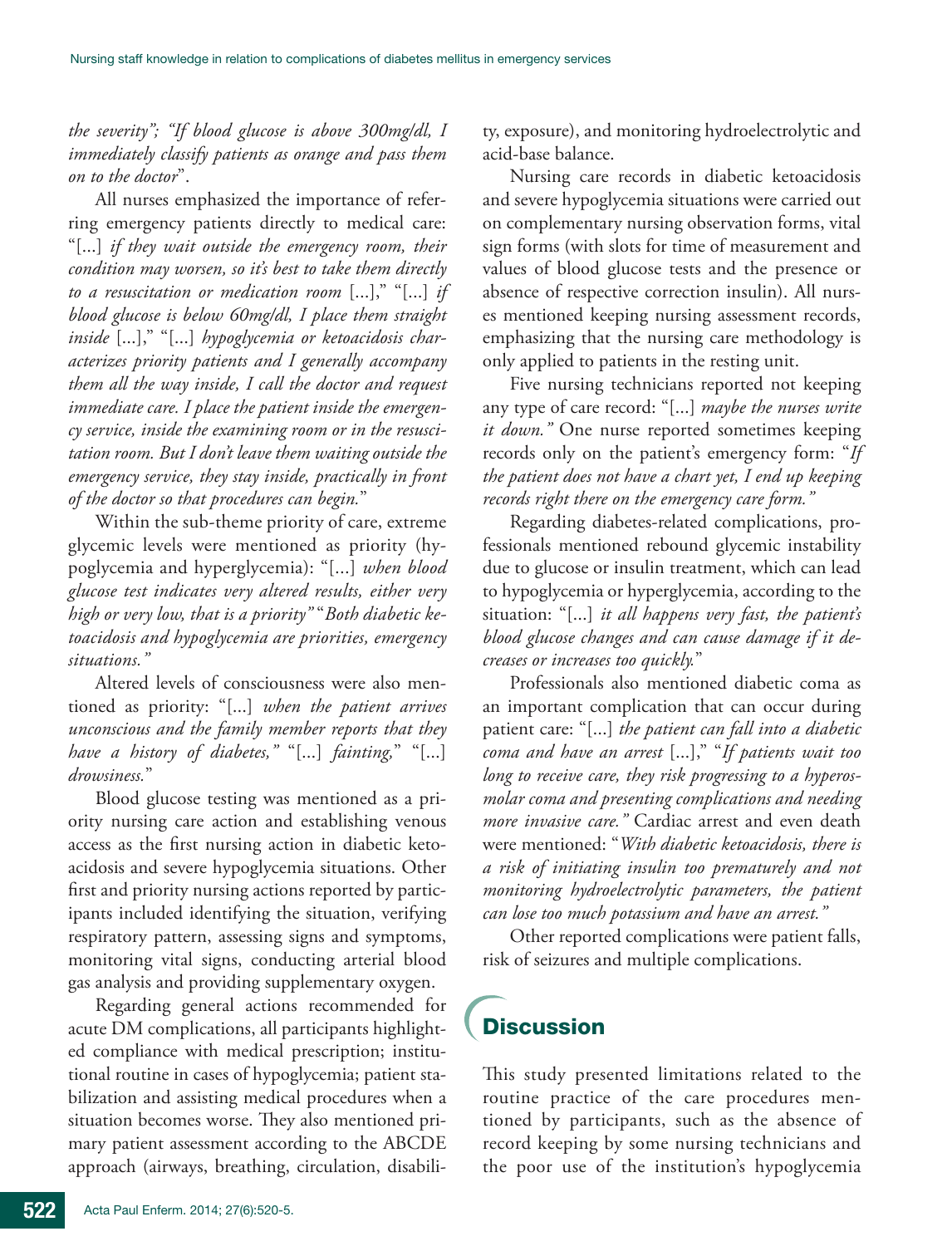protocol. Another limitation is one inherent to qualitative research, as it limits the degree to which results can be generalized.

Four themes emerged: 1) recognizing the signs and symptoms associated to severity in diabetes; 2) determining the urgency of care for persons with diabetes, 2) the sequence of nursing care for acute complications of diabetes and 4) recognizing risks and complications during nursing care.

Within the first theme, participants reported 17 diabetes-related signs and symptoms that indicate severity, with emphasis on sweating and pallor, frequently identified during initial assessments of hyperglycemic cases. According to the literature, altered levels of consciousness can occur both in hypoglycemia and in diabetic ketoacidosis. (1,5-11) Five nurses mentioned altered mental status as important, and of these, three emphasized it as a sign of severity.

Some of the signs and symptoms of hypoglycemia described in the literature were not mentioned, such as: tremors, anxiety, hunger, parasthesia, dysarthria, gait disorders and headaches. Similarly, participants did not report some severe symptoms of diabetic ketoacidosis, such as flushing, vomiting, dehydration and arterial hypotension, which can progress to hypovolemic  $shock.$ <sup>(1,7,10,12,13)</sup>

Ketotic breath and Kussmaul breathing, which are commonly cited in the literature as characteristic signs and indicators of severity in diabetic ketoacidosis, were mentioned by six interviewees. Ketotic breath is not always present or noticeable. However, altered breathing patterns are visible and manifested initially as tachypnea, followed by Kussmaul breathing, which can progress to shallow breathing in more severe cases. $(1,2,7,12)$ 

Within the second theme, determining the urgency of care for persons with diabetes, situations such as extreme blood sugar levels prevailed as requiring priority care. Severe hypoglycemia can provoke arrhythmia and increased myocardial demand for oxygen, favoring angina conditions, in which irreversible neurological damage can occur. Thus, it is essential that it be identified as early as possible.(8,12,14-16)

Considering the third theme, sequence of nursing care for acute complications of diabetes, professionals identified hypoglycemia as having higher priority over hyperglycemia. Regarding priority actions in cases of diabetes-related complications, nurses mentioned venipuncture and nursing technicians mentioned periodic verification and monitoring of blood glucose levels. According to protocol guidelines, measuring blood glucose levels systematically following a rigorous verification schedule is part of the duty of nursing professionals, as well as recording blood glucose levels and administered doses on an institutional form.(15,17) When treating diabetic ketoacidosis with intravenous insulin infusion, blood glucose must be verified on an hourly basis. After blood pH is normalized, verifications can occur every four hours.(2,11,14-16)

Establishing venous access for large-caliber catheters is required due to the need for vigorous hydration, continuous insulin infusion, and hydroelectrolytic and acid-base imbalance correction, in accordance with each case. One nurse reported only performing punctures on patients in the presence of a physician. The Brazilian Federal Nursing Council establishes that if there is a clinical protocol validated by the institution for cases of hypoglycemia, nursing staff can establish venous access in severe cases and carry out the initial treatment until the physician returns for reassessment and to continue medical management. However, this protocol is underused, probably because there is a physician present in the sector 24 hours a day.  $(11,18)$ 

Still regarding sequence of care, participants mentioned the issue of nursing care records. Five nursing technicians stated not keeping any record of the care provided in cases of severe hypoglycemia and diabetic ketoacidosis. It is the responsibility and duty of nursing professionals to record professional actions in the patient's chart and in other appropriate documents, electronic or non-electronic. Nursing records document the work done by the team and are indicators of quality care; whereas their incorrect completion and lack of periodicity are factors that hamper assessment, certification and the creation of indicators, and also hinders the action of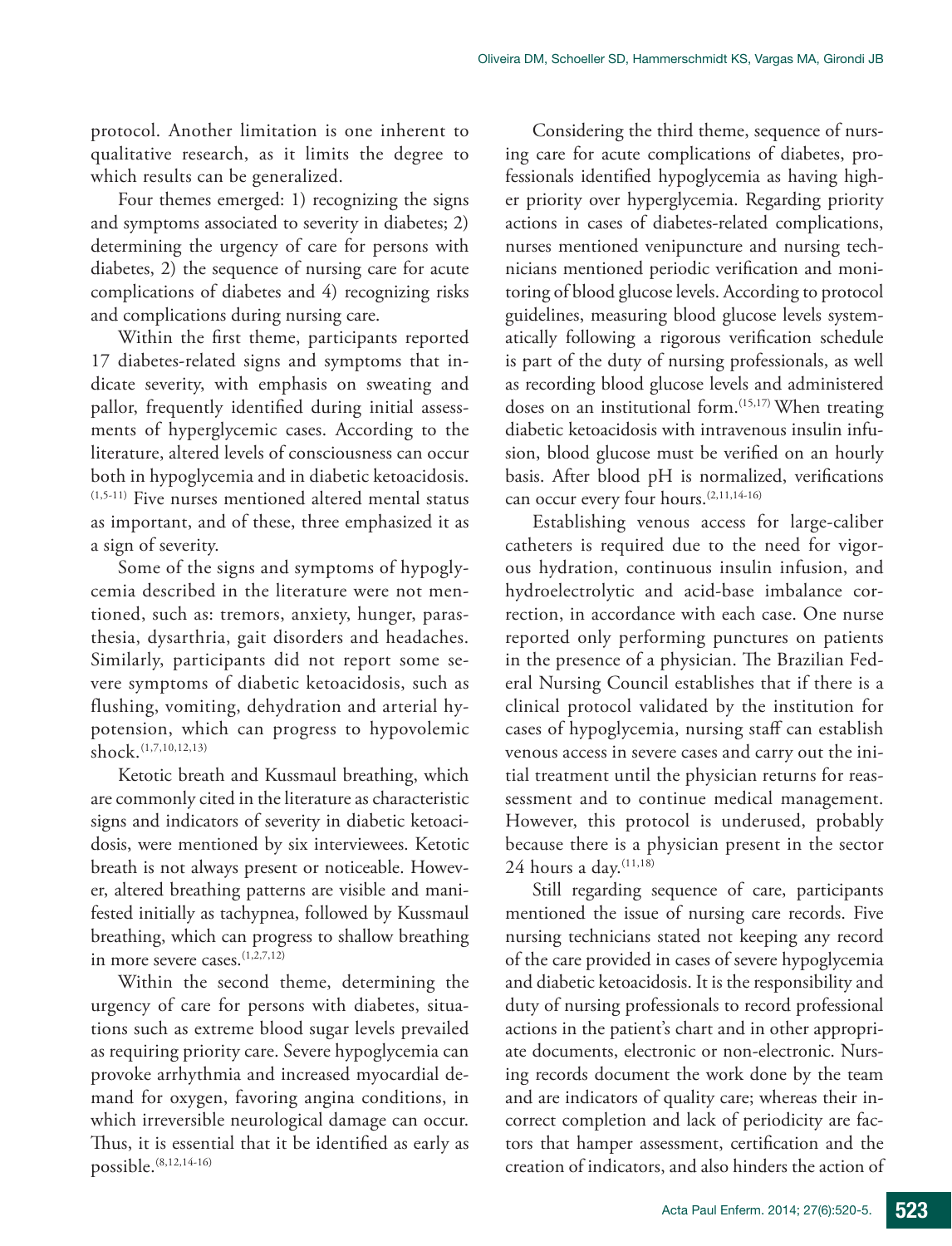inquiries and investigations that can provide professionals and institutions with legal support.<sup>(17)</sup>

All nurses mentioned keeping care records on complementary observation and nursing assessment forms. They also emphasized the difference between routine care in the Internal Emergency Service and in Resting. Nursing care is only systematized in the Resting sector, where all patients have gone through admissions, which includes nursing assessment and prescriptions. According to legislation, these actions are mandatory in all environments, whether public or private, in which professional nursing care takes place.<sup>(19)</sup> It is a tool that allows nurses to apply their technical and scientific knowledge and document patient care; actions which characterize nursing professional practice and help define the role of nurses in a multiprofessional health team.<sup>(19)</sup>

Regarding the fourth theme, risks and complications that can occur while caring for cases of hypoglycemia and diabetic ketoacidosis, most professionals mentioned rebound glycemic instability due to insulin or glucose treatment, with oscillations to lower or higher extremes of blood glycemic levels, according to the situation. Glycemic variation is an important factor in the rise of mortality by inducing cellular oxidative stress.<sup>(14)</sup> Iatrogenic hypoglycemia affects up to 90% of individuals treated with insulin.(9)

The most common complications to diabetic ketoacidosis are hypoglycemia as a result of inappropriate insulin use, hypocalcemia due to inadequate doses of insulin and/or sodium bicarbonate and hyperglycemia secondary to the interruption of insulin infusion without the correct compensation with subcutaneous insulin, hypoxemia, and acute pulmonary edema and hyperchloremia due to excessive fluid infusion. Cerebral edema is a rare complication among adults, but can progress to a seizure and even a coma and cardiopulmonary arrest, complications mentioned by a great portion of those interviewed. Severe hypocalcemia offers the risk of complications such as cardiac arrhythmia with cardiopulmonary arrest or respiratory muscle weakness, which can potentially progress to acute respiratory failure.<sup>(12,17,20,21)</sup> Risk of falls is

also present, especially if there is mental confusion and agitation.

Investigating nursing staff knowledge with respect to treating diabetic patients who seek out emergency services, allows us to identify the gaps and strengths of nursing care. Considering that emergency services are frequently an entryway to the health system, careful assessment and efficient care can avoid complications and even death among diabetics.

Further studies in this line of research need to be carried out to identify and prepare for possible training needs for nursing professionals who work in adult emergency services. It is important to mention that, despite this study being local, it presents important themes that must be highlighted globally: nursing staff knowledge of diabetes; protocols for treating diabetic patients in emergency services; urgent and emergency care actions that can be conducted by nursing professionals; professional training on the topic of urgencies and emergencies when caring for diabetic patients, and preventing complications when caring for such patients in emergency services.

### **Conclusion**

The nursing professionals working in the studied adult emergency service displayed knowledge regarding the clinical presentation of acute DM complications. Severe hypoglycemia was more frequently mentioned than diabetic ketoacidosis. They were able to recognize signs and symptoms associated with the severity of diabetes; determining urgency of care for individuals with diabetes; sequence of nursing care and acute complications of diabetes, and recognizing risks and complications during nursing care.

### **Collaborations**

Oliveira DM contributed with the project conception, data analysis and interpretation, drafting of the article and content review. Schoeller SD and Hammerschmidt KSA collaborated with the project conception, data analysis and interpretation,